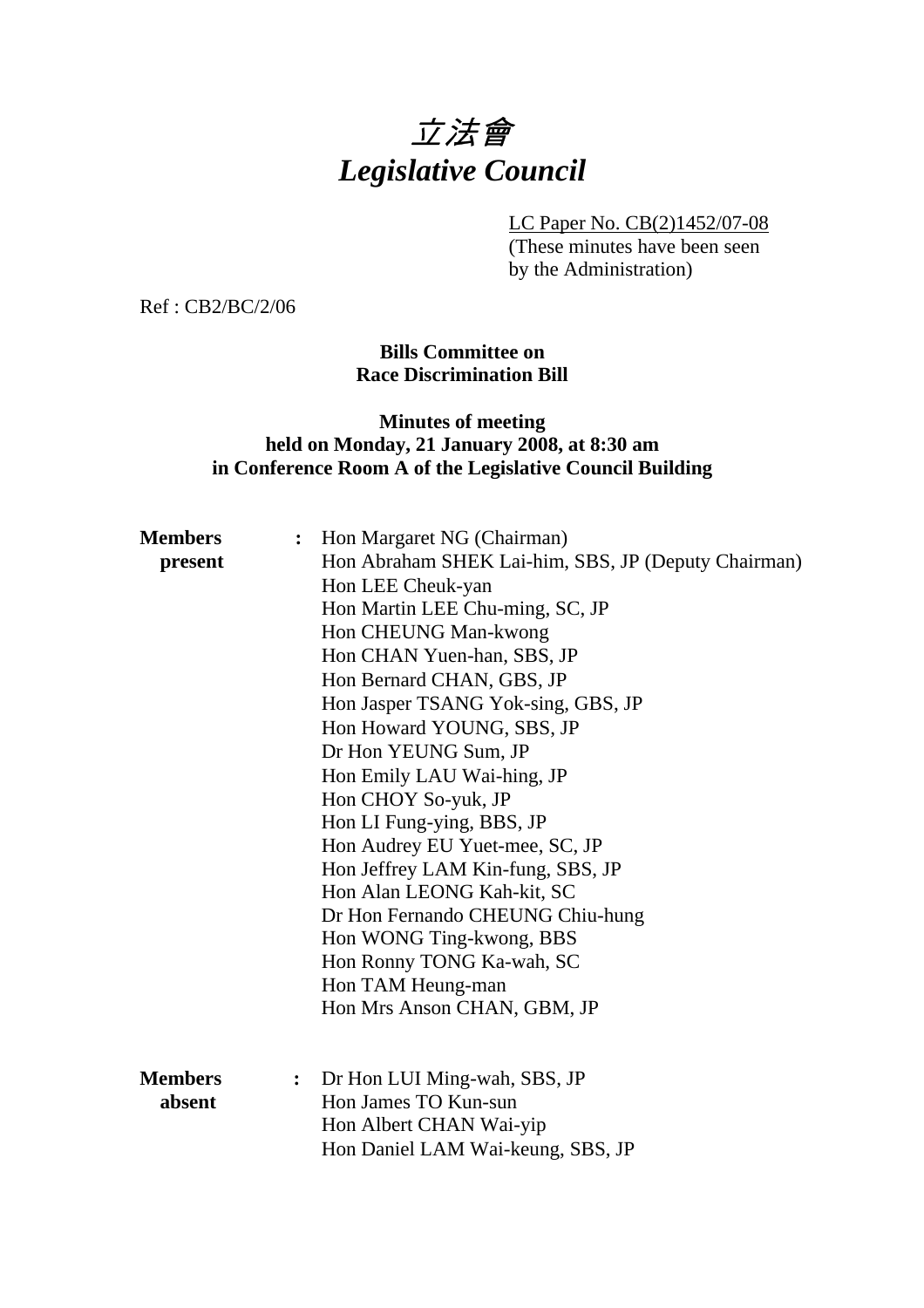Action

| <b>Public Officers</b><br>attending | $\ddot{\cdot}$ | Mr Arthur HO<br>Deputy Secretary for Constitutional and Mainland<br>Affairs (1)              |
|-------------------------------------|----------------|----------------------------------------------------------------------------------------------|
|                                     |                | Mr Victor NG<br>Principal Assistant Secretary for Constitutional and<br>Mainland Affairs (5) |
|                                     |                | Mr Stanley NG<br><b>Assistant Secretary for Constitutional and Mainland</b><br>Affairs (5)A  |
|                                     |                | <b>Miss Betty CHEUNG</b><br><b>Senior Government Counsel</b>                                 |
|                                     |                | Miss Shandy LIU<br><b>Senior Government Counsel</b>                                          |
| <b>Clerk</b> in<br>attendance       |                | Miss Flora TAI<br>Chief Council Secretary (2)2                                               |
| <b>Staff</b> in<br>attendance       | $\ddot{\cdot}$ | Mr KAU Kin-wah<br>Assistant Legal Adviser 6                                                  |
|                                     |                | Ms Joanne MAK<br>Senior Council Secretary (2)2                                               |
|                                     |                | Ms Anna CHEUNG<br>Legislative Assistant (2)2                                                 |
| I.                                  |                | <b>Confirmation of minutes</b><br>[LC Paper No. CB(2)875/07-08]                              |

The minutes of the meeting on 7 December 2007 were confirmed.

## **II. Way forward**

LC Paper CB(2)862/07-08(01) No. -- Letter dated 15 January 2008 from the Administration entitled "Enquiry on the Race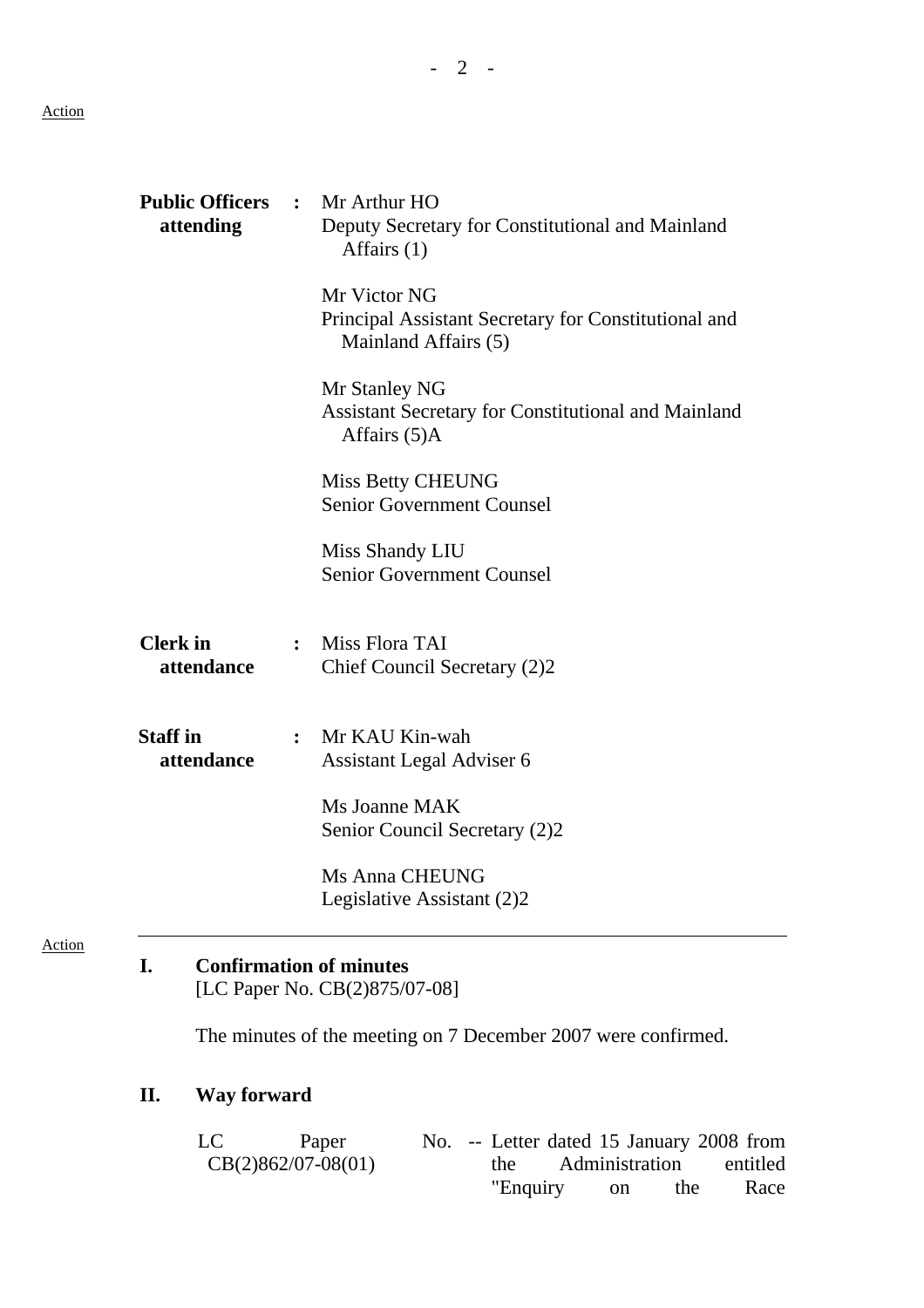Discrimination Bill"

| LC | Paper                                    |      | No. -- Letter dated 24 August 2007 from                                |
|----|------------------------------------------|------|------------------------------------------------------------------------|
|    | $CB(2)862/07-08(02)$                     |      | United<br><b>Nations</b><br>(UN)<br>the                                |
|    |                                          |      | Committee on the Elimination of                                        |
|    |                                          |      | Discrimination<br>Racial<br>the<br>to                                  |
|    |                                          |      | Permanent Representative of the                                        |
|    |                                          |      | Permanent Mission of China to the                                      |
|    |                                          |      | United Nations at Geneva                                               |
| LC | Paper<br>$CB(2)895/07-08(01)$ and $(02)$ | Nos. | Letter dated 11 January 2008 from<br>the Chairman to the Secretary for |
|    |                                          |      | <b>Constitutional and Mainland Affairs</b>                             |
|    |                                          |      | (SCMA) and SCMA's reply letter                                         |
|    |                                          |      | dated 18 January 2008                                                  |

- 3 -

2. The Bills Committee deliberated (index of proceedings attached at **Annex**).

3. Members noted that, at members' request at the last meeting, the Administration had provided in its letter dated 15 January 2008 some information on the Central People's Government's response to the enquiry from the UN Committee on the Elimination of Racial Discrimination about the Bill [LC Paper No. CB(2)862/07-08(01)].

4. Members also noted the letter dated 11 January 2008 from the Chairman to SCMA [LC Paper No. CB(2)895/07-08(02)] and SCMA's reply letter dated 18 January 2008 [LC Paper No. CB(2)895/07-08(01)]. Members agreed to accept SCMA's invitation to attend an informal meeting with him for exchange of views on the Bill.

(*Post-meeting note*: with the concurrence of the Chairman, an informal meeting with SCMA was scheduled for Monday, on 28 January 2008, at 2:30 pm at the office of the Constitutional and Mainland Affairs Bureau.)

5. The Chairman and Ms Emily LAU considered that it was unacceptable for the Administration to propose relevant Committee Stage amendments (CSAs) referred to in the SCMA's letter after completion of the clause-by-clause examination of the Bill and the Administration should provide the Bills Committee with the wording of the amendments under consideration as soon as possible.

6. Regarding the various CSAs in respect of the four fundamental issues as prepared by the legal adviser to the Bills Committee in his paper [LC Paper No. LS14/07-08], Mr Jasper TSANG briefed the Bills Committee on the views of

Admin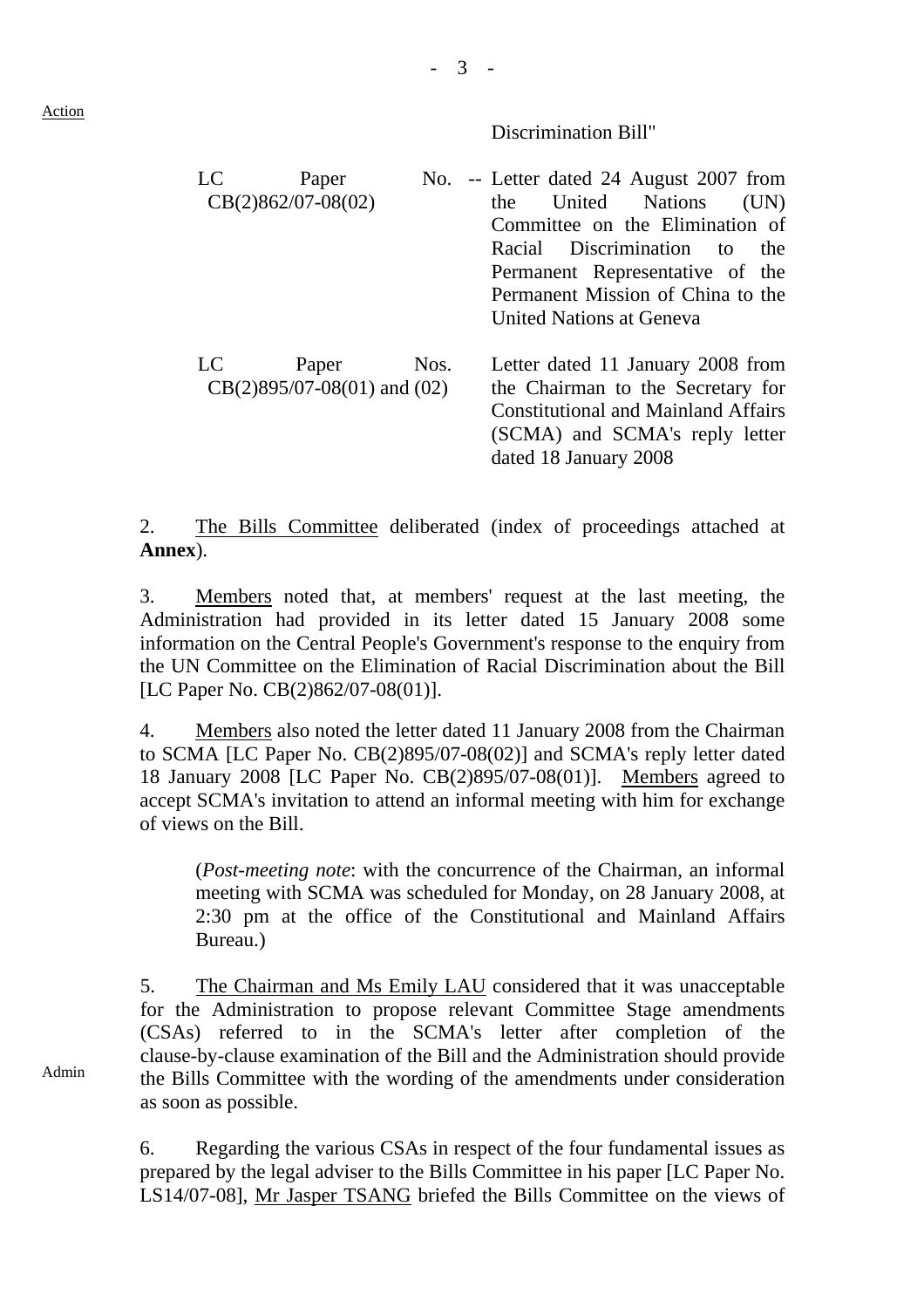#### Action

the Democratic Alliance for the Progress and Betterment of Hong Kong (DAB) as follows -

- (a) DAB wished to see the Administration's proposed amendments to Clause 3 to make it clear that the Bill, when enacted, would apply to the Government and to compare them with the draft amendments prepared by the legal adviser to the Bills Committee to assess whether they could also achieve the intended effect;
- (b) DAB wished to further discuss Clause 4 with the Administration because while DAB agreed that there was room for improvements to the definition of indirect discrimination, it was difficult to choose between the two options prepared by the legal adviser;
- (c) while DAB had all along held the view that new arrivals from the Mainland should not constitute a separate racial group under the definition of "race" in the Bill, it considered that Clauses  $8(3)(b)(i)$ and 8(3)(c) should be deleted and the Administration should give an undertaking during the resumption of the Second Reading debate on the Bill to implement measures to protect these new arrivals from discrimination; and
- (d) issues relating to use of language and education for ethnic minorities were worthy of further studies. DAB would consider any proposed amendments to Clause 58, provided that the amendments sought to only narrow the scope of exemption and would not give rise to unnecessary potential litigations.

7. Dr YEUNG Sum said that the Democratic Party (DP) had the following views -

- (a) Clause 3 should be amended to the effect that the Bill would bind the Government;
- (b) new arrivals from the Mainland should be included within the scope of the Bill in order to address the prevalent problem of discrimination encountered by them, and the definition of "race" should be revised for the purpose;
- (c) the scope of application of the exception under Clause 58 should be narrowed to facilitate access of the ethnic minorities to public services; and
- (d) the Administration should resolve the problem of lack of avenue provided to non-Chinese speaking (NCS) students to attain qualifications in Chinese for admission to universities.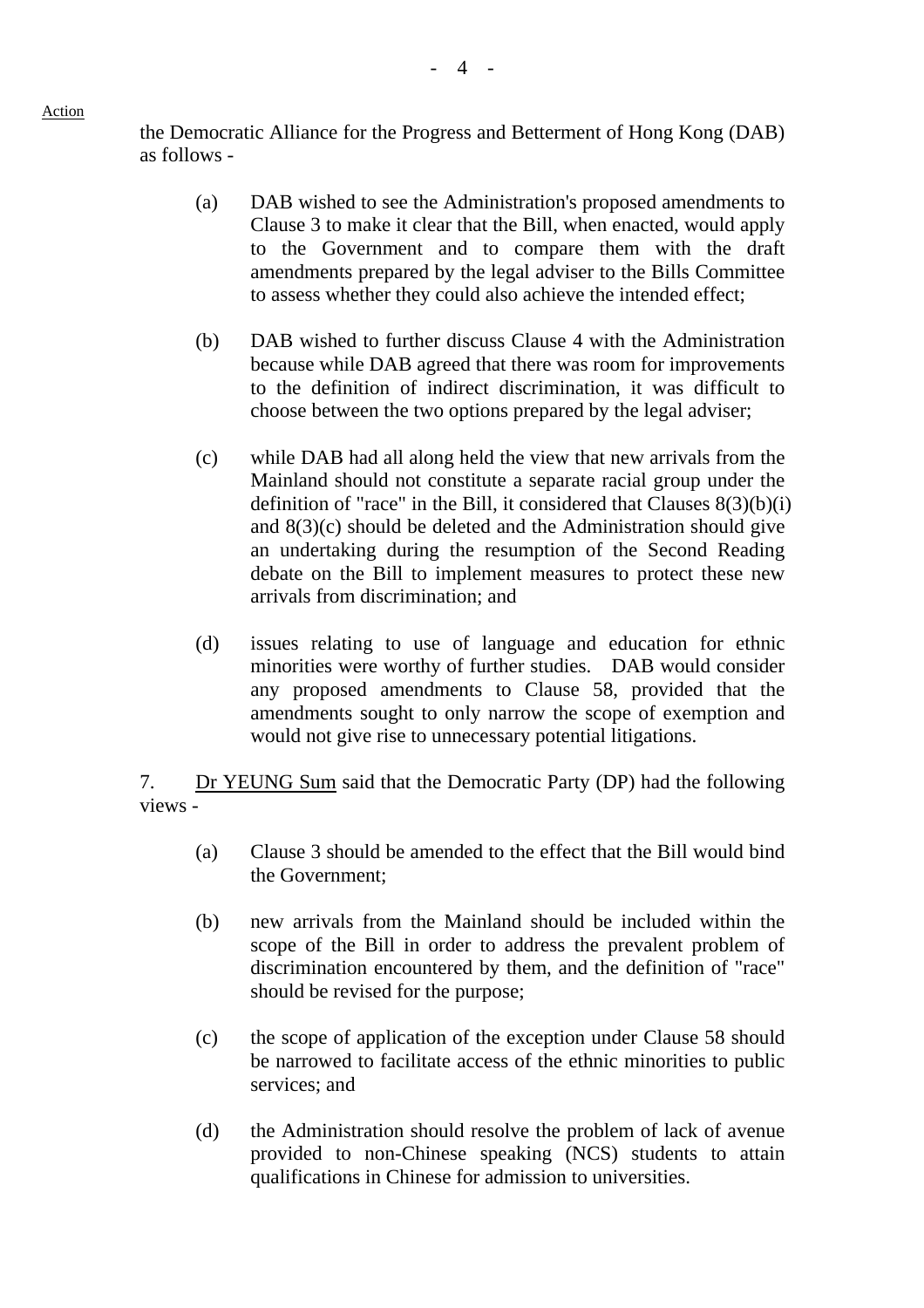8. Mr Jeffrey LAM said that the Liberal Party (LP) had the following views -

 $- 5 -$ 

- (a) the Administration's preparedness to consider amending Clause 3 to the effect that the Bill would apply to the Government was welcome;
- (b) the Administration should consider whether there was scope for Clause 4 to be refined to address concerns about the definition of indirect discrimination;
- (c) LP did not support that new arrivals from the Mainland should be included within the scope of the Bill; and
- (d) instead of moving amendments to Clause 58, the Administration should provide additional support measures to address the specific language needs of ethnic minorities to facilitate their access to public services.

9. The Chairman said that the Civic Party maintained its views that the relevant clauses relating to the four specific fundamental issues should be substantially amended in order to afford better protection to parties concerned.

10. The Deputy Chairman said that the Alliance agreed with the DAB's views on the four fundamental issues, and it also supported the DP's view that the Administration should strengthen measures to address the problem of lack of avenue provided to NCS students to attain qualifications in Chinese for admission to universities.

11. Ms Emily LAU said that she agreed to the views of DP and the Civic Party that Clause 58 should be amended to address the specific language needs of the ethnic minorities especially in the areas of education and medical services.

- 12. Ms LI Fung-ying expressed the following views
	- (a) Clause 3 should be amended to the effect that the Bill would apply to the Government;
	- (b) the definition of indirect discrimination under Clause 4 should be amended and reference should be made to relevant provisions of the three anti-discrimination ordinances which provided a clearer definition of indirect discrimination;
	- (c) consideration should be given to deleting Clauses  $8(3)(b)(i)$  and 8(3)(c); and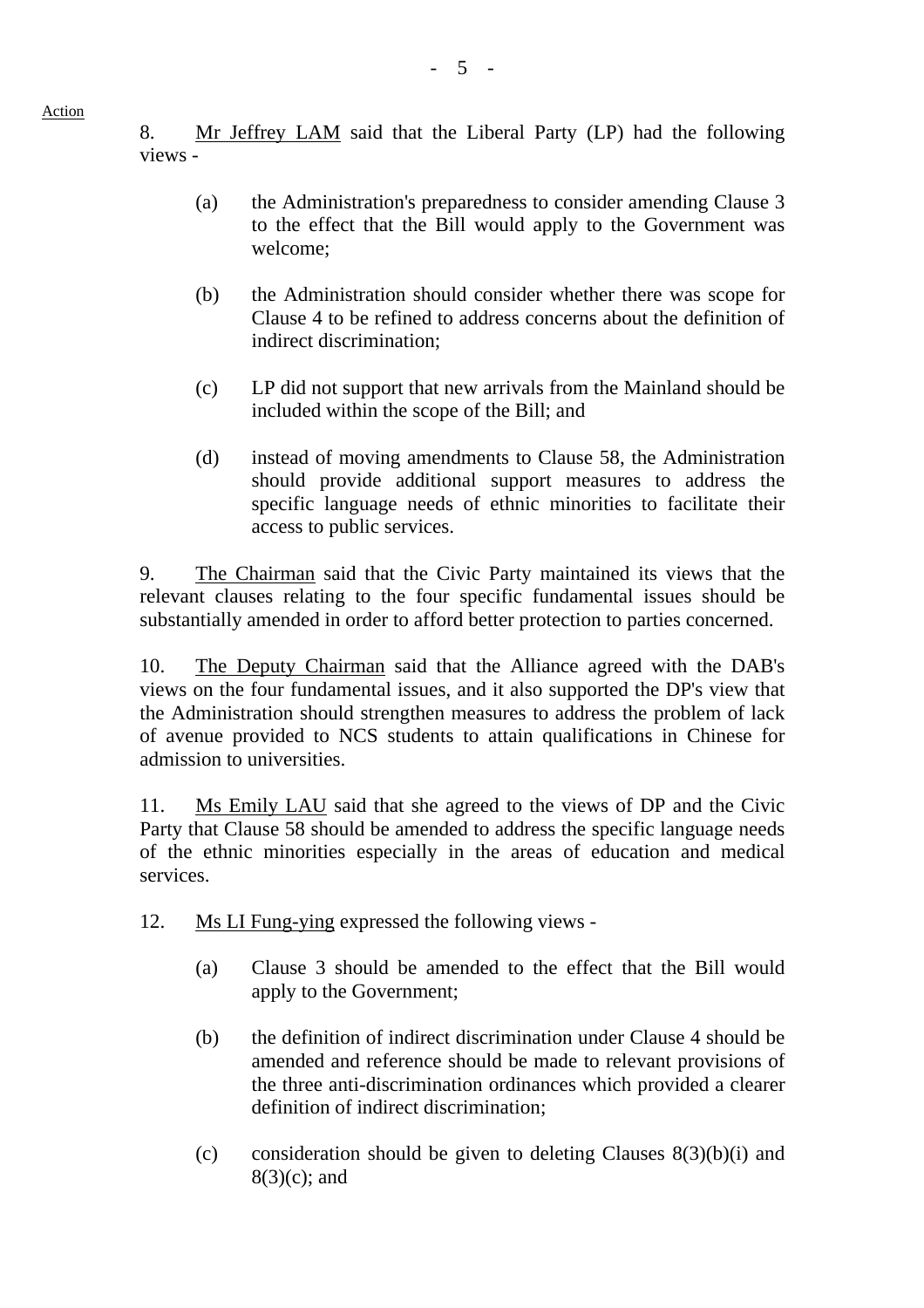(d) if the Administration would not amend Clause 58, it should give an undertaking that sufficient additional resources would be provided to strengthen interpretation services for ethnic minority trainees/users in the areas of vocational training/medical services.

13. Mrs Anson CHAN said that she would like to see the Administration's proposed amendments to Clauses 3 and 4, and she supported that Clause 58 should be suitably amended to address concerns about the exemption provided under the provision.

14. After discussion, members agreed to continue with the clause-by-clause examination of the Bill.

## **III. Clause-by-clause examination of the Bill**

| LC Paper No. $CB(3)176/06-07$ -- The Bill |       |  |              |                                                                                                                           |      |
|-------------------------------------------|-------|--|--------------|---------------------------------------------------------------------------------------------------------------------------|------|
| LC<br>$CB(2)160/07-08(01)$                | Paper |  | No. -- Views | received<br>deputations/individuals on specific<br>clauses of the Bill prepared by the<br>Legislative Council Secretariat | from |

| LC | Paper                 |  |  | No. -- List of questions raised by Hon |  |  |
|----|-----------------------|--|--|----------------------------------------|--|--|
|    | $CB(2)1249/06-07(01)$ |  |  | <b>CHOY So-yuk</b>                     |  |  |

15. The Bills Committee continued with its discussion of Clause 14 and Schedule 2 and also considered Clauses 13 and 16 (index of proceedings attached at **Annex**).

Admin 16. The Administration was requested to provide a paper on -

- (a) the various situations of employment offered on local and overseas terms, particularly in respect of transnational companies in Hong Kong, and the impact of the relevant provisions of the Bill on employment matters in order to facilitate the examination of Schedule 2 and the operation among Clauses 13, 14 and 16; and
- (b) its response to address the concern raised by Mr Ronny TONG that an employer might be able to circumvent relevant provisions of the Bill by setting up different companies to employ employees of different races respectively to perform similar type

Action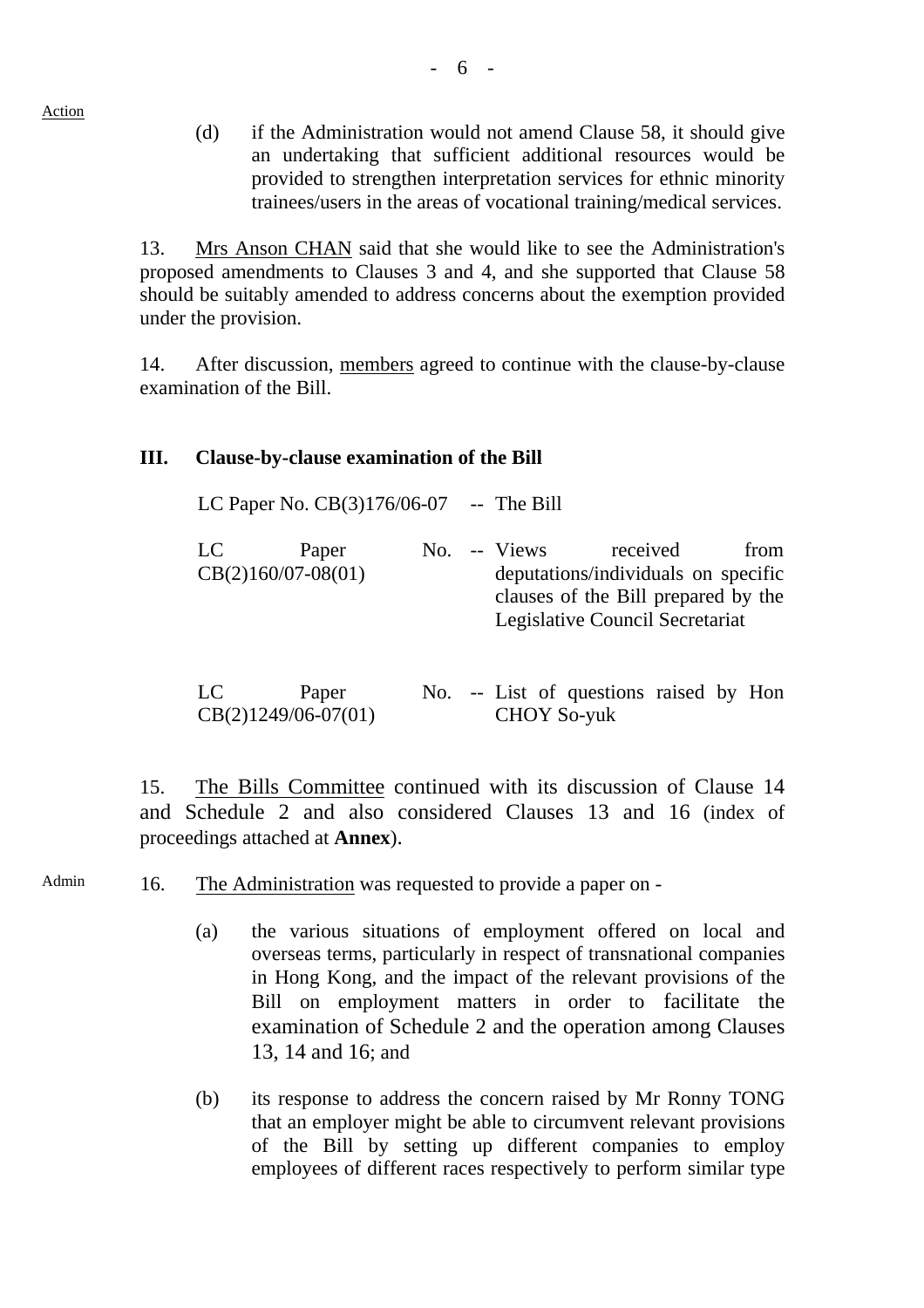of work, but differential employment terms were applied to those employees on the ground of race.

## **IV. Any other business**

Date of next meeting

17. Members noted that the next meeting would be held on Wednesday, 13 February 2008, at 8:30 am to continue with clause-by-clause examination of the Bill.

18. There being no other business, the meeting ended at 10:33 am.

Council Business Division 2 Legislative Council Secretariat 27 March 2008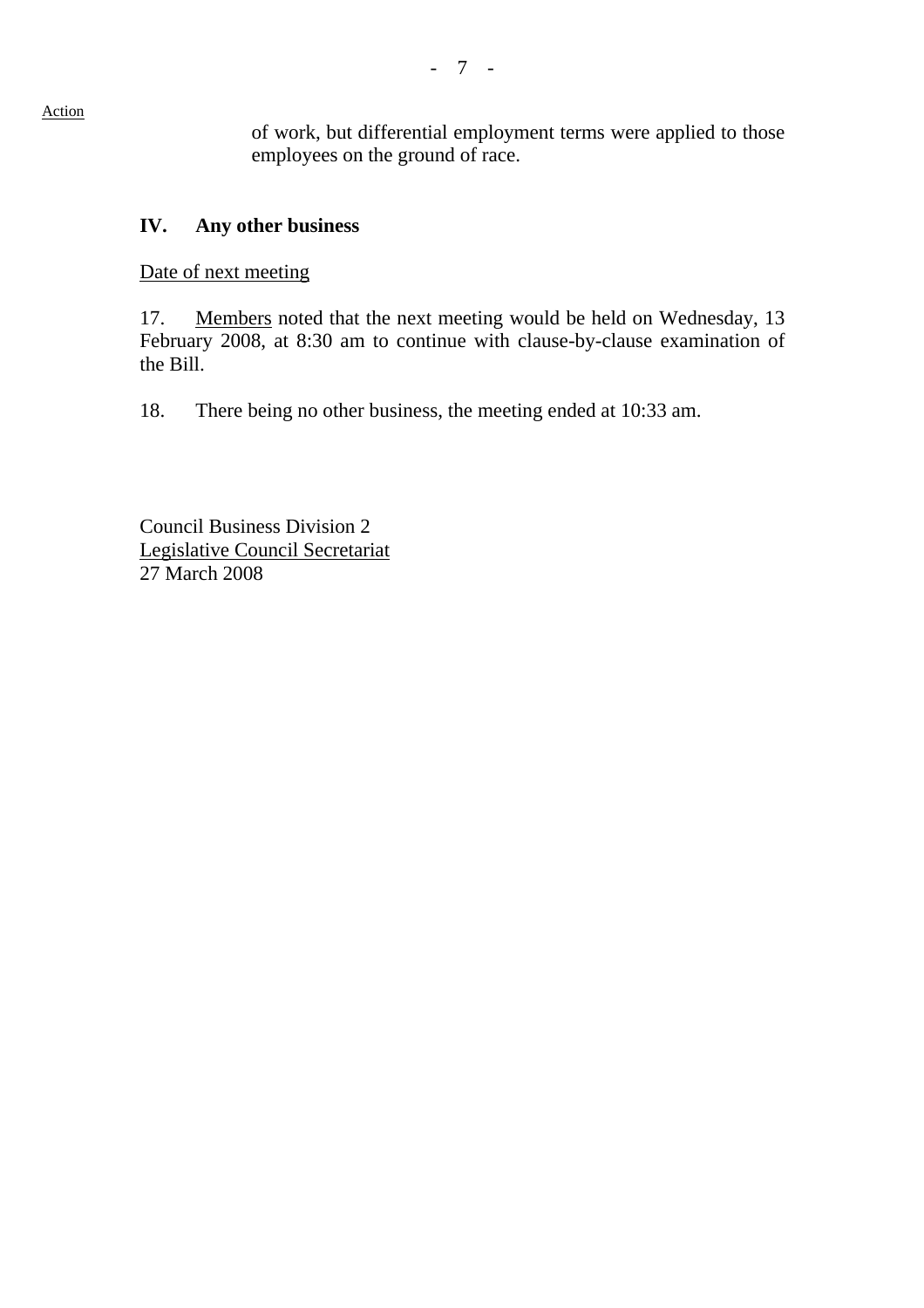### **Annex**

## **Proceedings of the meeting of Bills Committee on Race Discrimination Bill on Monday, 21 January 2008, at 8:30 am in Conference Room A of the Legislative Council Building**

| <b>Time marker</b>                | <b>Speaker</b>                                                    | <b>Subject</b>                                                                                                                                          | <b>Action required</b> |
|-----------------------------------|-------------------------------------------------------------------|---------------------------------------------------------------------------------------------------------------------------------------------------------|------------------------|
| $000000 - 000057$                 | Chairman                                                          | <b>Confirmation</b><br>of<br>minutes<br>of<br>meeting                                                                                                   |                        |
| $000058 - 001815$                 | Chairman<br>Admin<br>Ms Emily LAU<br>Dr YEUNG Sum<br>Ms Audrey EU | Way forward<br>[LC Paper Nos. CB(2)862/07-08(01)<br>and (02), CB(2) 895/07-08(01) and<br>(02)]                                                          |                        |
|                                   | Mrs Anson CHAN                                                    | discussion<br>the<br>on<br>Administration's letter dated 15<br>January 2008 entitled "Enquiry<br>on the Race Discrimination<br>Bill"                    |                        |
|                                   |                                                                   | discussion on letter dated 18<br>January 2008 from Secretary for<br>Constitutional and Mainland<br>Affairs                                              |                        |
| 001816 - 002120                   | Mr Jasper TSANG                                                   | Views of the Democratic Alliance for<br>the Progress and Betterment of Hong<br>Kong on the four fundamental issues<br>identified by the Bills Committee |                        |
| 002121 - 002321                   | Dr YEUNG Sum                                                      | Views of the Democratic Party                                                                                                                           |                        |
| 002322 - 002512                   | Mr Jeffrey LAM                                                    | Views of the Liberal Party                                                                                                                              |                        |
| 002513 - 002539                   | Chairman                                                          | Views of the Civic Party                                                                                                                                |                        |
| $002540 - 002601$                 | Mr Abraham SHEK                                                   | Views of the Alliance                                                                                                                                   |                        |
| 002602 - 002804   Ms LI Fung-ying | Chairman                                                          | Ms LI's views                                                                                                                                           |                        |
| 002805 - 003217                   | Mrs Anson CHAN<br>Chairman                                        | Mrs CHAN's views                                                                                                                                        |                        |
| 003218 - 003515                   | Ms Emily LAU<br>Chairman<br>Admin                                 | Ms LAU's views                                                                                                                                          |                        |
| 003516 - 004101                   | Chairman<br>ALA6                                                  | Clause-by-clause examination of<br>the Bill                                                                                                             |                        |
|                                   |                                                                   | Clause 14 and Schedule 2 to the Bill                                                                                                                    |                        |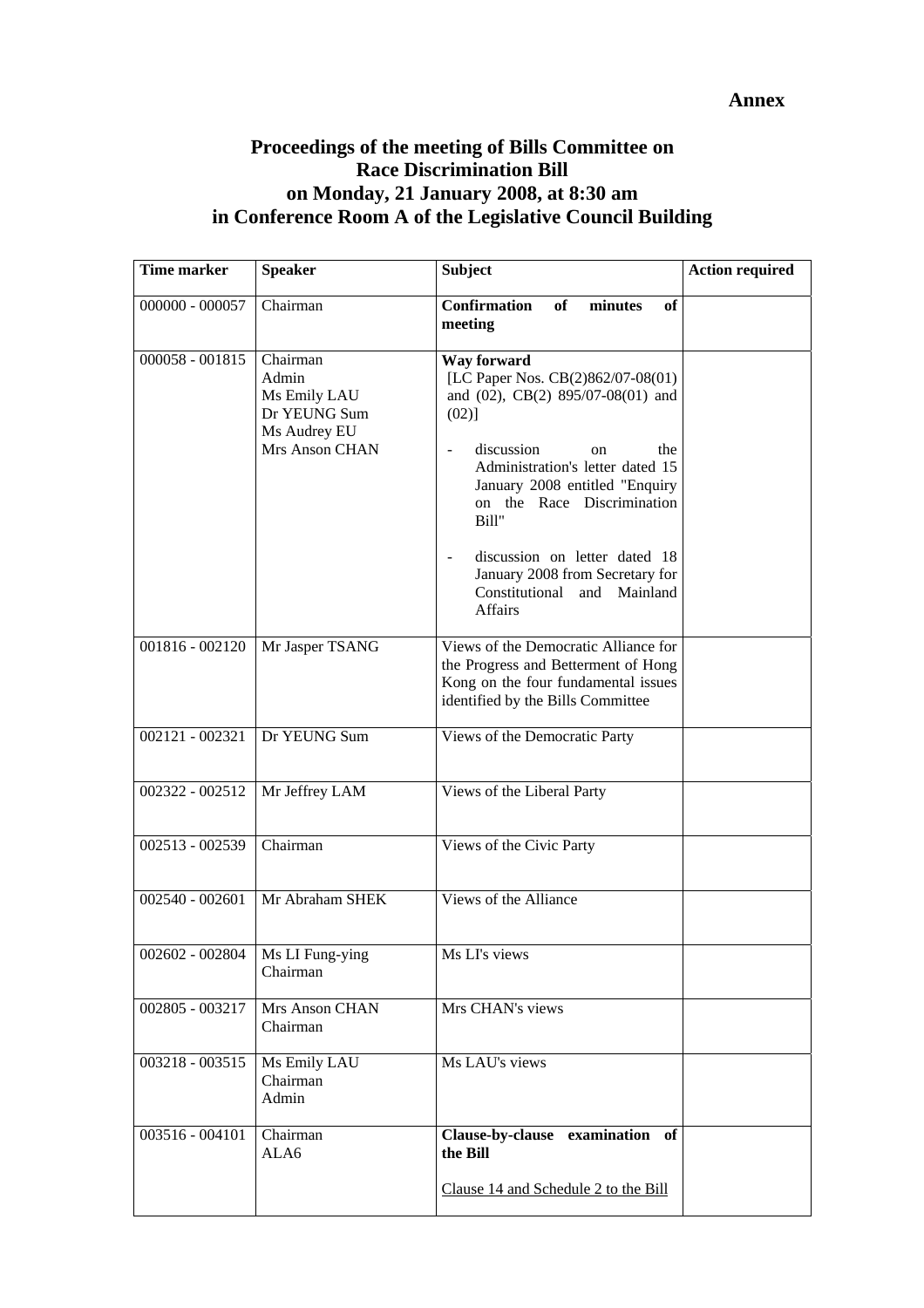| Time marker     | <b>Speaker</b>                                   | <b>Subject</b>                                                                                                                                                                                                                                                                                                                                                                                                                                                                                                                                                                                                                                                                                                               | <b>Action required</b> |
|-----------------|--------------------------------------------------|------------------------------------------------------------------------------------------------------------------------------------------------------------------------------------------------------------------------------------------------------------------------------------------------------------------------------------------------------------------------------------------------------------------------------------------------------------------------------------------------------------------------------------------------------------------------------------------------------------------------------------------------------------------------------------------------------------------------------|------------------------|
|                 |                                                  | ALA6's advice that an employee in<br>an existing employment on overseas<br>terms could remain on those terms<br>after enactment of the Bill and such<br>arrangements for the employee would<br>not be affected by extension, renewal<br>or re-engagement after termination,<br>etc. A consequence would be that a<br>position occupied by an existing<br>employee on overseas terms could be<br>replaced<br>by<br>another<br>existing<br>employee on overseas terms within<br>the employer's group of companies.                                                                                                                                                                                                             |                        |
| 004102 - 010022 | Mr CHEUNG Man-kwong<br>ALA6<br>Admin<br>Chairman | Mr CHEUNG's question of whether<br>the Bill would permit employers in<br>Kong (e.g. transnational<br>Hong<br>corporations) to continue to offer<br>different<br>employees<br>terms<br>to<br>recruited from overseas.                                                                                                                                                                                                                                                                                                                                                                                                                                                                                                         |                        |
|                 |                                                  | The Administration's reply in the<br>affirmative and its explanation of the<br>legal effect of Clauses $14(1)(a)$ and<br>(b) which would apply to<br>an<br>employee in existing employment.<br>The<br>Administration's<br>further<br>explanation of the legal effect of the<br>exception under Clause 13 which<br>applied whether an employee was<br>recruited before, or after, the Bill was<br>passed into law. Under Clause 13,<br>employers with attracting talents with<br>special<br>skills,<br>knowledge<br><b>or</b><br>experience not readily available in<br>Hong Kong as justifications could<br>continue to offer different terms to<br>employees recruited from overseas<br>after the Bill was passed into law. |                        |
|                 |                                                  | Mr<br>CHEUNG's<br>about<br>concern<br>whether the Bill would affect normal<br>staff transfer from overseas offices<br>by transnational corporations to work<br>in their Hong Kong branch offices to<br>meet operational needs.                                                                                                                                                                                                                                                                                                                                                                                                                                                                                               |                        |
|                 |                                                  | The Administration's explanation on<br>the exception provided for existing<br>employment on local and overseas<br>terms of employment under Clause<br>14.                                                                                                                                                                                                                                                                                                                                                                                                                                                                                                                                                                    |                        |
|                 |                                                  | ALA6's advice that the Bill (in<br>particular, Clause $4(1)(b)(ii)$ did not<br>restrict the offer of more favourable<br>overseas terms of employment as<br>long as the offer was justified by<br>reasons not related to race.                                                                                                                                                                                                                                                                                                                                                                                                                                                                                                |                        |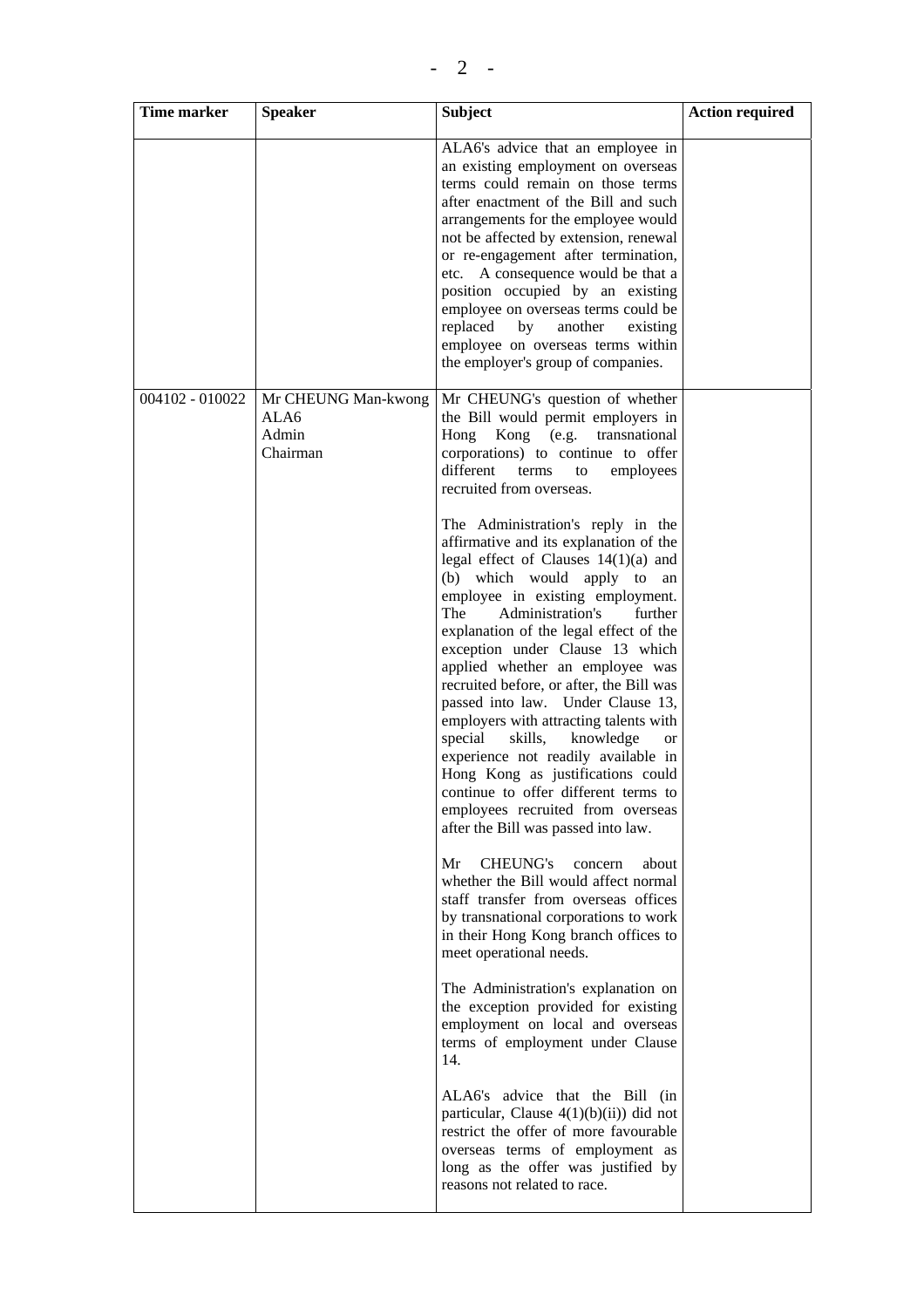| <b>Time marker</b> | <b>Speaker</b>                                  | <b>Subject</b>                                                                                                                                                                                                                                                                                                                                                                                                                                                                                                                                                                                                                                                                                                                                                                                               | <b>Action required</b>                                                                                                                   |
|--------------------|-------------------------------------------------|--------------------------------------------------------------------------------------------------------------------------------------------------------------------------------------------------------------------------------------------------------------------------------------------------------------------------------------------------------------------------------------------------------------------------------------------------------------------------------------------------------------------------------------------------------------------------------------------------------------------------------------------------------------------------------------------------------------------------------------------------------------------------------------------------------------|------------------------------------------------------------------------------------------------------------------------------------------|
| $010023 - 011400$  | Dr Fernando CHEUNG<br>Chairman<br>Admin<br>ALA6 | <b>CHEUNG's</b><br>Dr<br>about<br>concern<br>whether Clauses 13 and 14 would<br>permit an employer to treat an<br>oversea employee more favourably<br>than a local one even though they<br>worked in the same position and both<br>met the work requirements equally.                                                                                                                                                                                                                                                                                                                                                                                                                                                                                                                                        |                                                                                                                                          |
|                    |                                                 | The Administration's response that an<br>employer who offered differential<br>treatment had to meet specified<br>conditions before he could invoke the<br>exception under Clause $13(1)(a)$ , (b)<br>and (c), which provided an exception<br>to cover the case of offering overseas<br>terms to a person with special skills,<br>knowledge or experience not readily<br>available who was recruited or<br>transferred from a place outside<br>Hong Kong, and the exception was<br>limited to differential treatment that<br>was reasonable having regard to<br>prevailing market conditions and any<br>other relevant factors (other than<br>race).                                                                                                                                                          |                                                                                                                                          |
| 011401 - 011502    | Dr Fernando CHEUNG<br>Chairman<br>Admin<br>ALA6 | Dr CHEUNG's further enquiry about<br>the application of Clause 16 and how<br>the Bill would apply to employment<br>by airlines or shipping companies.<br>The Administration's response that<br>the<br>matter<br>concerned<br>the<br>geographical limitation under Clause<br>16 on the application of Clause 10.<br>The Administration's confirmation<br>that Clause 16 was consistent with<br>relevant provisions under the existing<br>anti-discrimination ordinances.<br>The Administration was requested to<br>provide a paper setting out the<br>situations<br>various<br>of<br>existing<br>employment offered on local and<br>overseas terms, particularly in respect<br>of transnational companies in Hong<br>Kong, and the impact of the relevant<br>provisions of the Bill on employment<br>matters. | <b>Admin</b><br>to<br>provide a paper<br>on clauses of the<br><b>Bill</b> relating<br>to<br>employment<br>(para.<br>of<br>16<br>minutes) |
| 011503 - 012109    | Mr Howard YOUNG<br>Admin<br>Chairman            | Mr YOUNG's concern that staff<br>transfer made merely for the purpose<br>of enrichment of work experience for<br>staff training could not be covered<br>under the exceptions provided for in<br>Clause 13.<br>The Administration's response that<br>the situation could be covered by<br>Clause 12.                                                                                                                                                                                                                                                                                                                                                                                                                                                                                                          |                                                                                                                                          |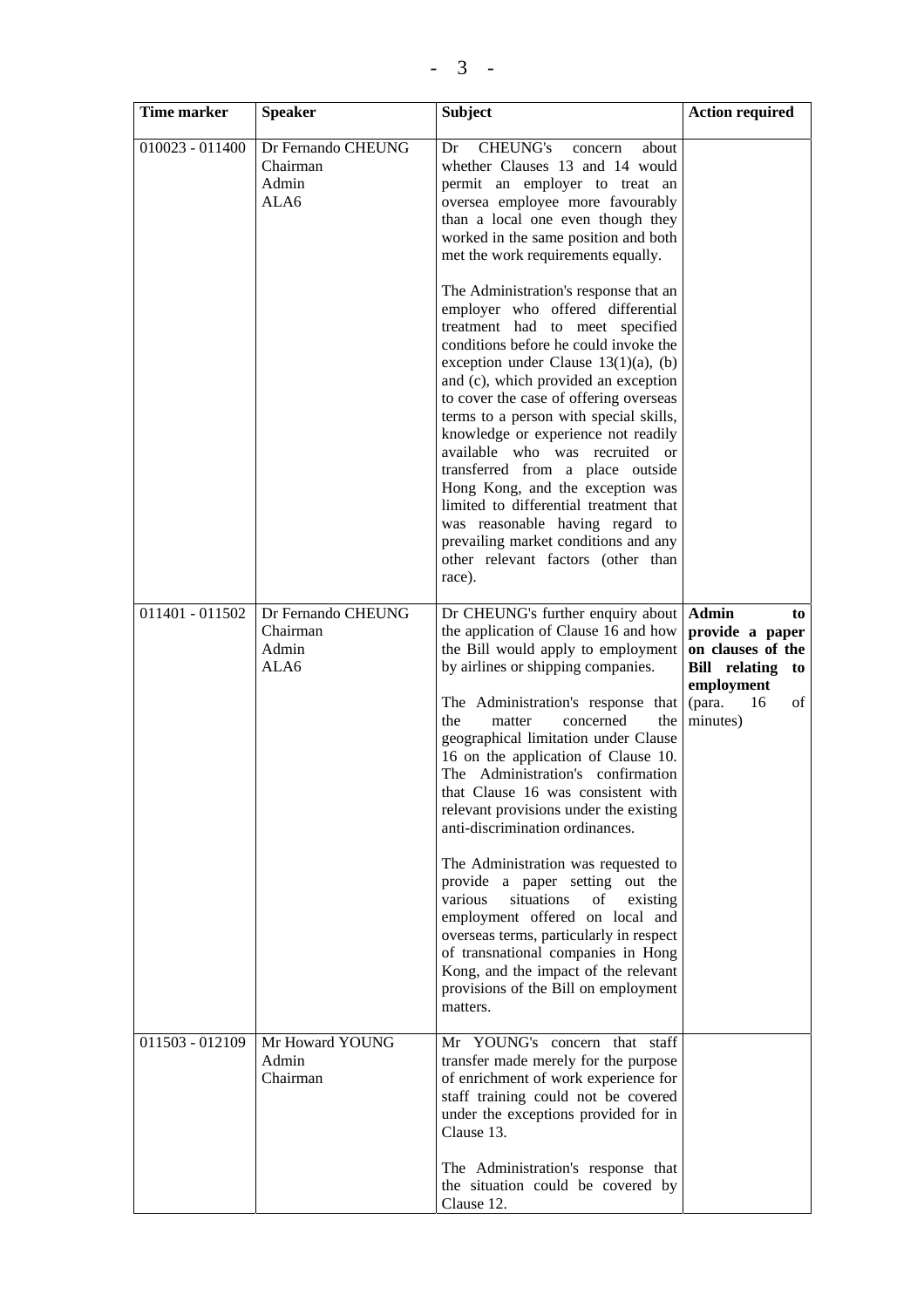| Time marker       | <b>Speaker</b>                                                | <b>Subject</b>                                                                                                                                                                                                                                                                                                                                                                                                                                                                                             | <b>Action required</b> |
|-------------------|---------------------------------------------------------------|------------------------------------------------------------------------------------------------------------------------------------------------------------------------------------------------------------------------------------------------------------------------------------------------------------------------------------------------------------------------------------------------------------------------------------------------------------------------------------------------------------|------------------------|
|                   |                                                               | Mr YOUNG's further question of<br>whether the staff concerned could<br>remain on overseas terms if he, after<br>receiving training in Hong Kong, was<br>requested to work in Hong Kong<br>office.                                                                                                                                                                                                                                                                                                          |                        |
|                   |                                                               | The Administration's response that<br>the situation could be covered under<br>Clause 13 if the conditions specified<br>there were met or if the arrangements<br>were shown to be justifiable under<br>Clause 4.                                                                                                                                                                                                                                                                                            |                        |
| 012110 - 014107   | Mr Ronny TONG<br>Admin<br>Chairman<br>ALA6<br>Mr Howard YOUNG | view<br>TONG's<br>his<br>Mr<br>that<br>interpretation of Clause 16 was that,<br>in the situation that an employee who<br>recruited<br>by<br>a<br>was<br>company<br>registered outside Hong Kong to<br>work in Hong Kong on employment<br>terms which were discriminatory<br>against the employee on racial<br>grounds, the Administration could<br>take action under the proposed<br>legislation, if enacted, against the<br>company.                                                                      |                        |
|                   |                                                               | His enquiry of whether this was the<br>policy intent, given that Clause 16<br>did not provide that the provision<br>applied on the condition that the<br>employer concerned had to be a<br>company registered in Hong Kong.                                                                                                                                                                                                                                                                                |                        |
|                   |                                                               | The Administration's reference to<br>Clause $8(5)$ and its explanation that<br>racial discrimination occurred in the<br>hypothetical<br>only<br>case<br>if<br>the<br>treatment of the employee concerned<br>was considered less favourable when<br>compared with his counterpart of a<br>different race employed by the same<br>employer to do similar work in Hong<br>Kong, and a comparison had to be<br>made between two cases where the<br>circumstances were the same or not<br>materially different. |                        |
|                   |                                                               | ALA6's advice that Clause 4 required<br>evidence for a comparator.                                                                                                                                                                                                                                                                                                                                                                                                                                         |                        |
| $014108 - 014455$ | Miss CHAN Yuen-han<br>Admin<br>Chairman                       | Miss CHAN's question that, in the<br>situation that an employee was<br>offered less favourable employment<br>terms compared with his predecessor<br>of a different race, whether the<br>employee would have a claim under<br>the Bill.<br>The Administration's response that                                                                                                                                                                                                                               |                        |